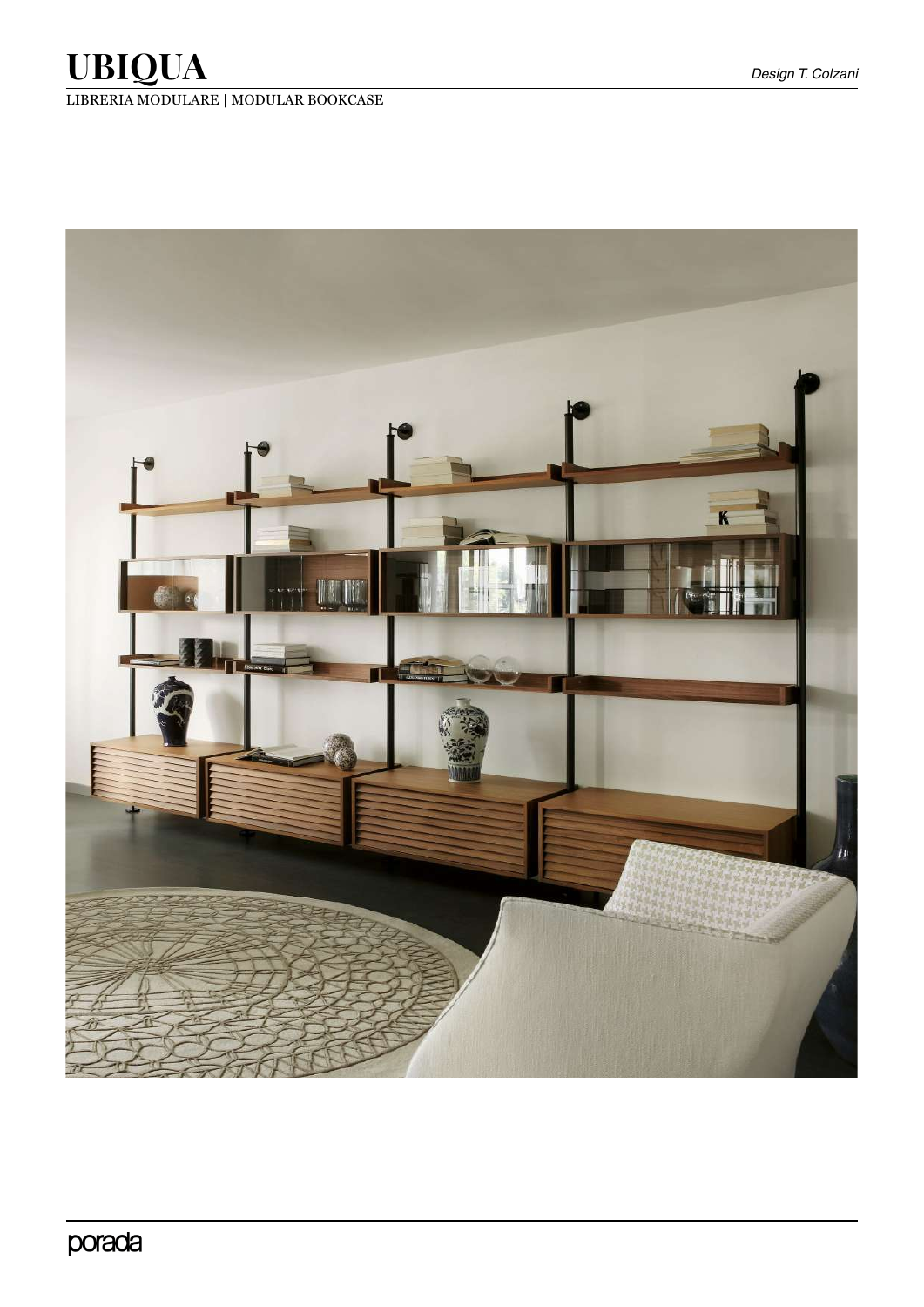### LIBRERIA MODULARE | MODULAR BOOKCASE

Libreria modulare con colonne portanti e fissaggio a soffitto o a parete. È possibile personalizzare la composizione attraverso mensole, cassettiere e contenitori.

*Modular bookcase with colums to be fixed to the wall or to the ceiling. It is possible to customize the composition with shelves, chests of drawers and containers.*

*Mudaleres Bücherregal mit Säulen, welche an der Wand, oder Decke befestigt werden können. Es sind personlisierte Kompositionen mit Fachböden, Kommoden und Container.*

*Bibliothèque modulaire avec colonnes et fixation au plafond ou au mur. Possibilité de personnaliser la composition avec étagères, commodes et containers.* 

*Librería modular con columnas con fijación a la pared o al techo. Es posible personalizar la composición con repisas, cajoneras y contenedores.*



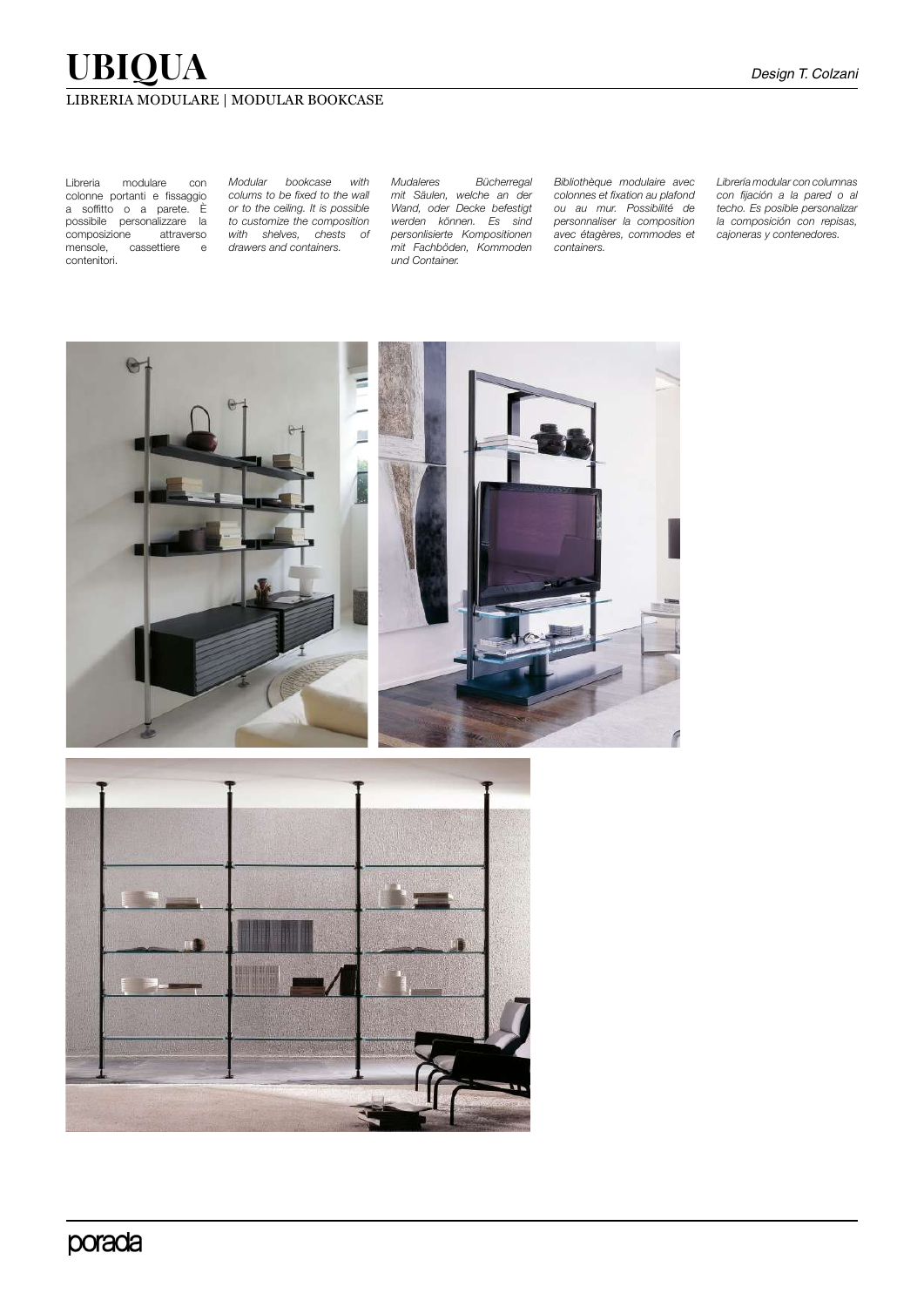









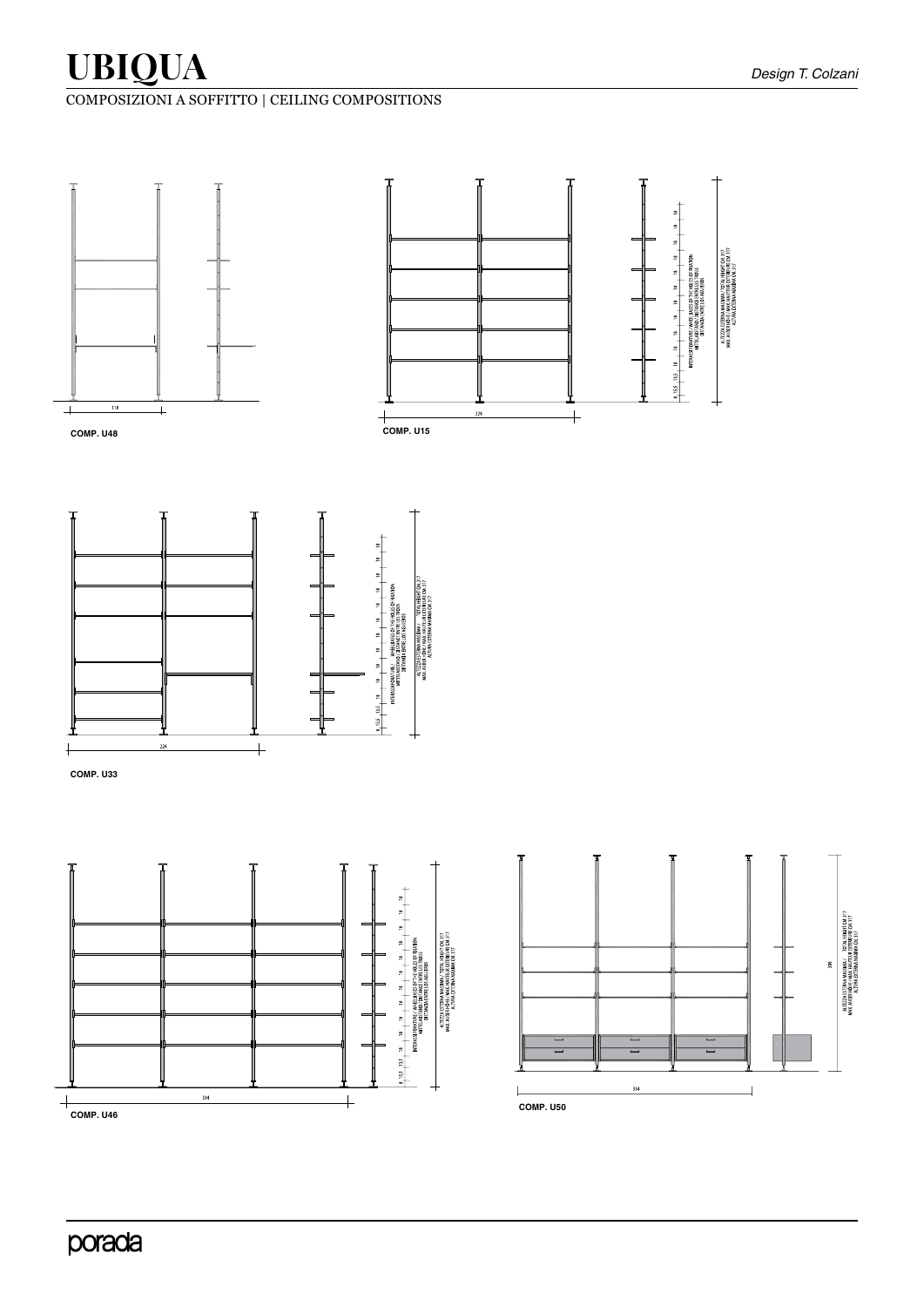COMPOSIZIONI A PARETE | WALL COMPOSITIONS





**COMP. U51**

## porada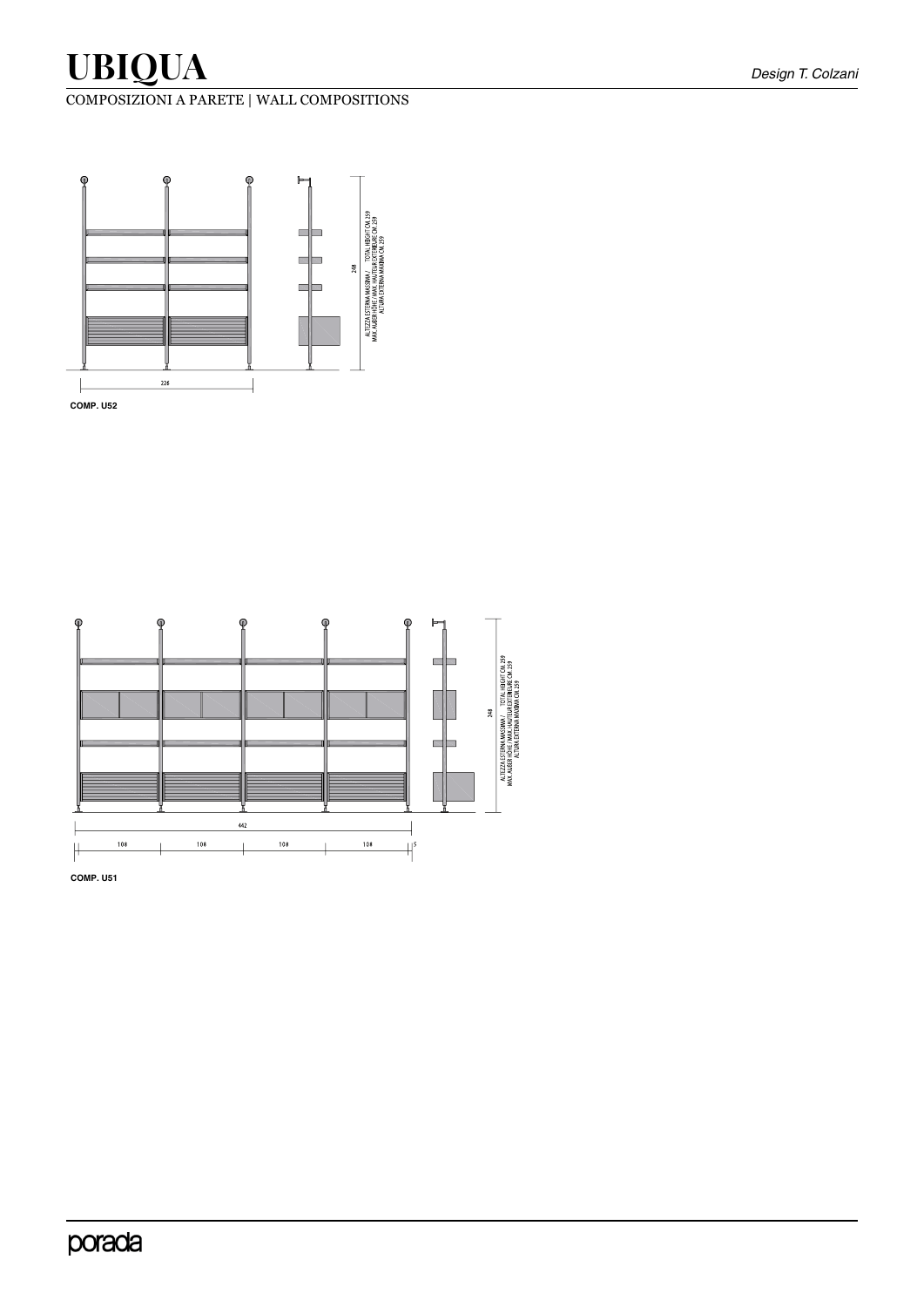## COMPOSIZIONI A SOFFITTO GIREVOLI | SWIVELING CEILING COMPOSITIONS



**COMP. U43**



**COMP. U36**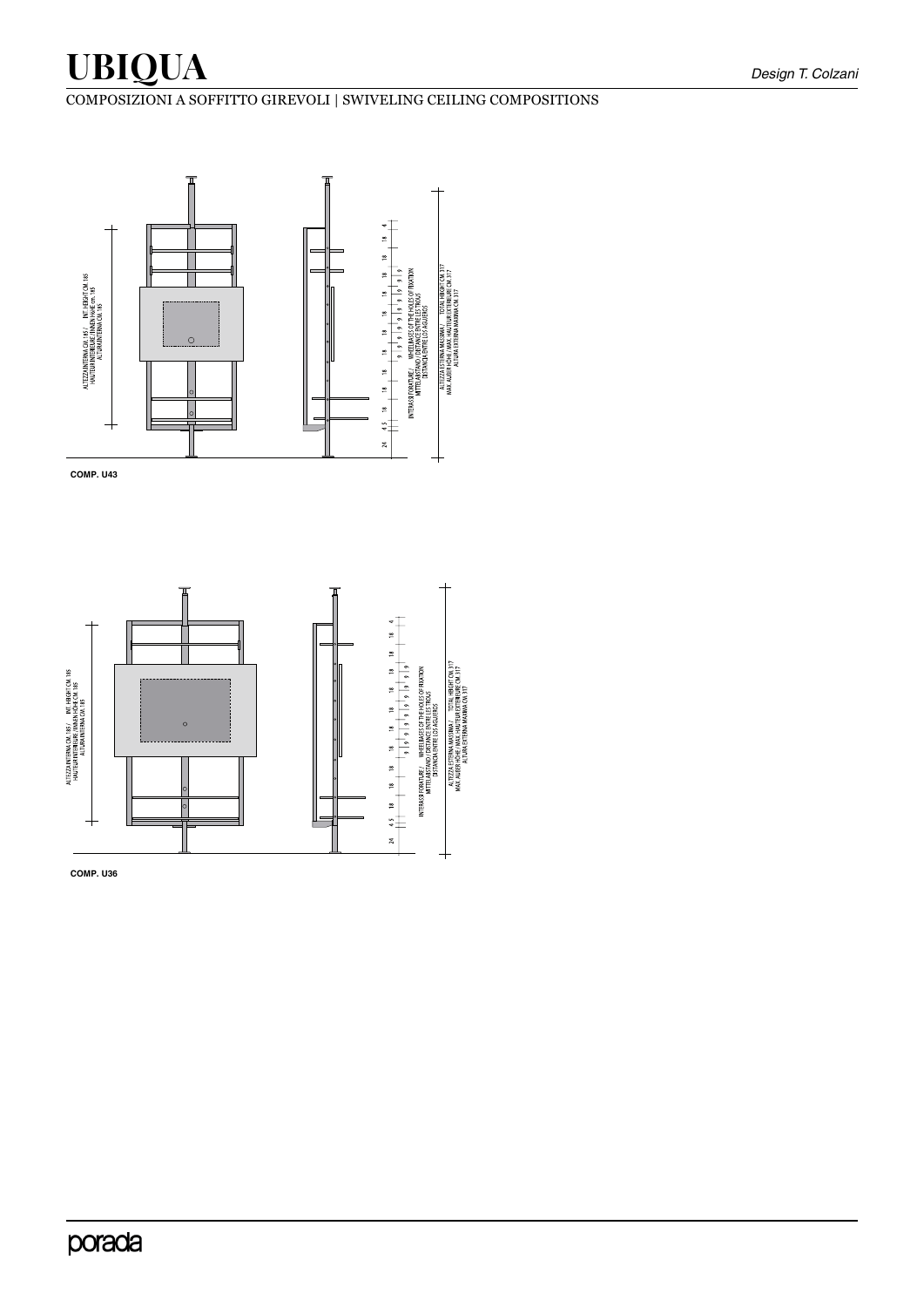### COMPOSIZIONI A PARETE GIREVOLI | SWIVELING WALL COMPOSITIONS



**COMP. U28**



**COMP. U29**

## porada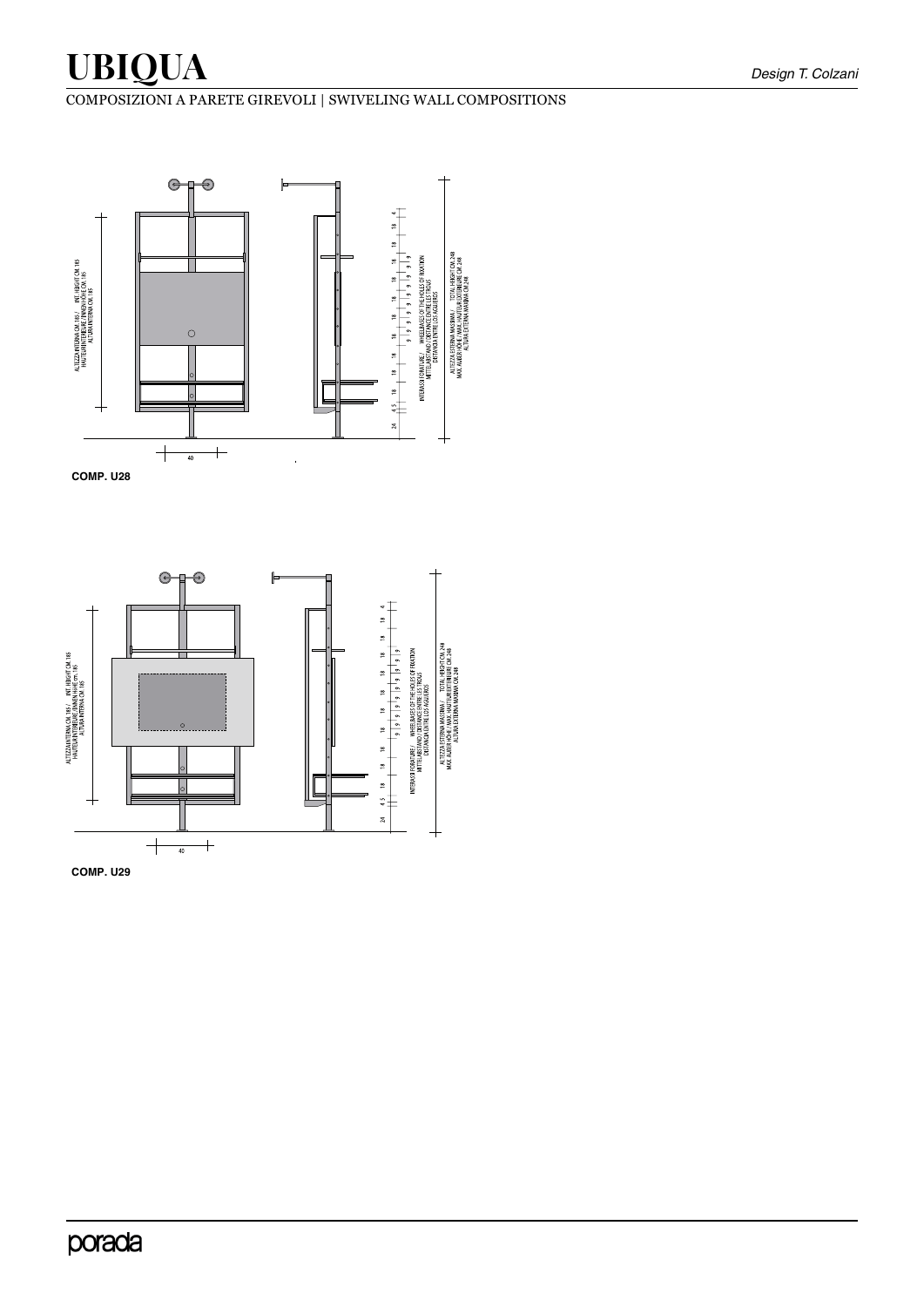## porada

**COMP. U47**



**COMP. U42**

**COMP. U27**

 $\overline{+}$ 

ALTEZZA INTERNA OM. 158/ KT. HEIGHT OM. 158<br>HAUTEUR INTEREURE / INNEN HÖHE CM. 158<br>HAUTEUR INTERNA ITERA INTERNA CM. 158



 $\overline{+}$ 

 $\overline{+}$ 

 $\overline{1}$ 

 $\ddagger$  $\overline{+}$ 



ALTEZA ESTERNA MASSIMA /<br>MAX, AUGER HÖHE / MAX, HAUTEL<br>ALTURA EXTERNA MA

## COMPOSIZIONI AUTOPORTANTI | FREESTANDING COMPOSITIONS

INTERASSI FORATURE / WHEELBASES OF THE HOLES OF FIXAT<br>MITTELABSTAND / DISTANCE ENTRE LES TROUS<br>DISTANCIA FATRIFICA AGUI FROS 

ALTEZZA ESTERNA MASSIMA / TOTAL HE<br>MAX. AUBER HOHE / MAX. HAUTEUR EXTEREU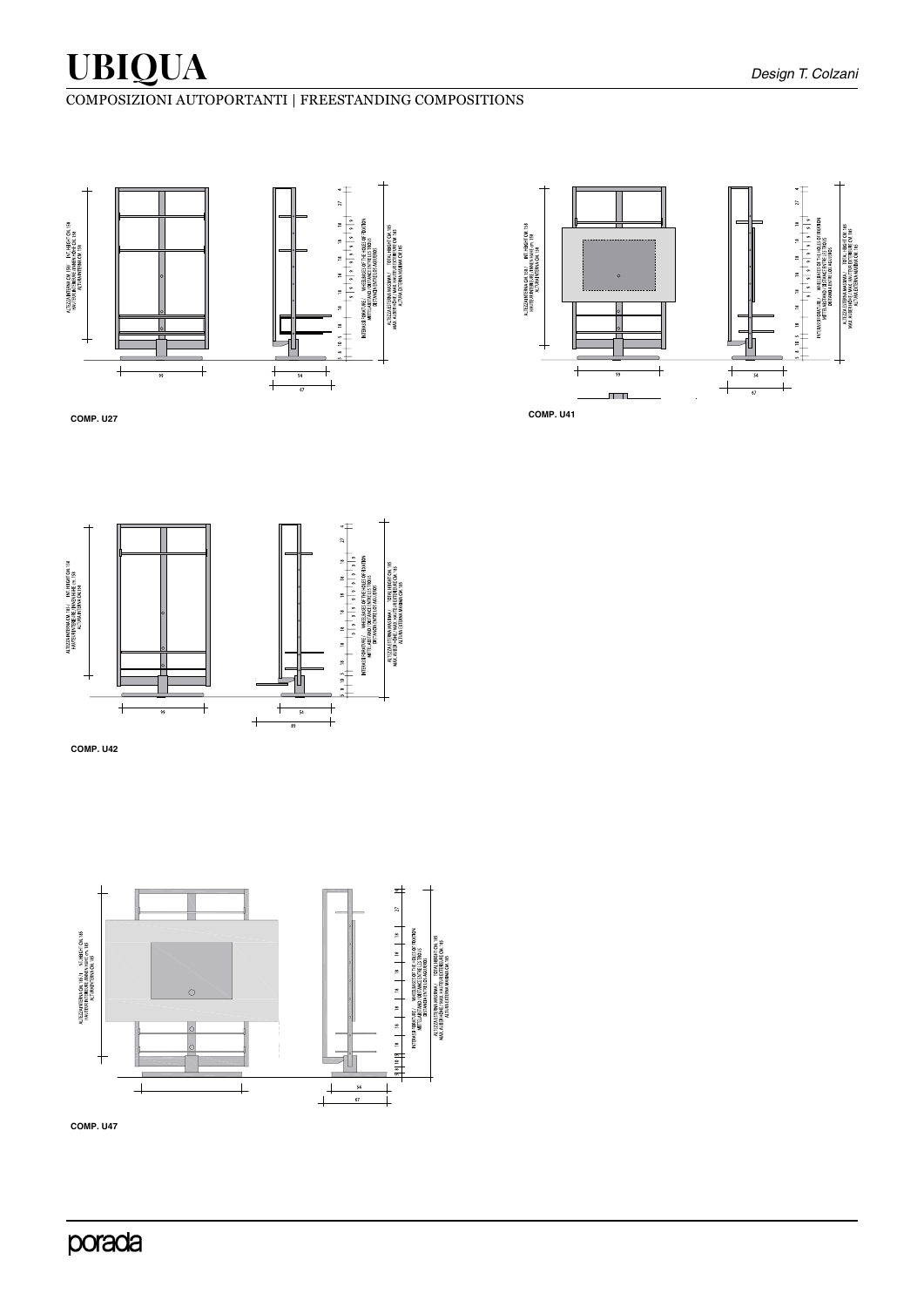

**CASSETTIERA IN CUOIO** *Leather Chest of Drawers* cm. 103x54



**CASSETTIERA IN LEGNO** *Wooden Chest of Drawers* cm. 103x54



**MOBILE A GIORNO IN CUOIO** *Leather container with open compartment* cm. 103x54



**MOBILE A GIORNO IN LEGNO** *Wooden container with open compartment* cm. 103x54



**VETRINA** *Cabinet* cm. 103x30



**MENSOLA IN LEGNO** *Wooden Shelf* cm. 103x30



**MENSOLA IN CRISTALLO** *Glass Shelf* cm. 103x30



**PIANO TV IN CRISTALLO** *Glass TV-Shelf* cm. 108x61

 $\overline{\mathcal{A}}_{\sqrt{\delta}}$  $\angle$  $108$ 

**PIANO SCRITTOIO IN CRISTALLO** *Glass Writing Desk*  cm. 108x61



**MENSOLA IN CRISTALLO** *Glass Shelf* cm. 72x28



**MENSOLA IN CRISTALLO** *Glass Shelf* cm. 108x28



**MENSOLA IN CRISTALLO** *Glass Shelf* cm. 72x40



**MENSOLA IN CRISTALLO** *Glass Shelf* cm. 108x40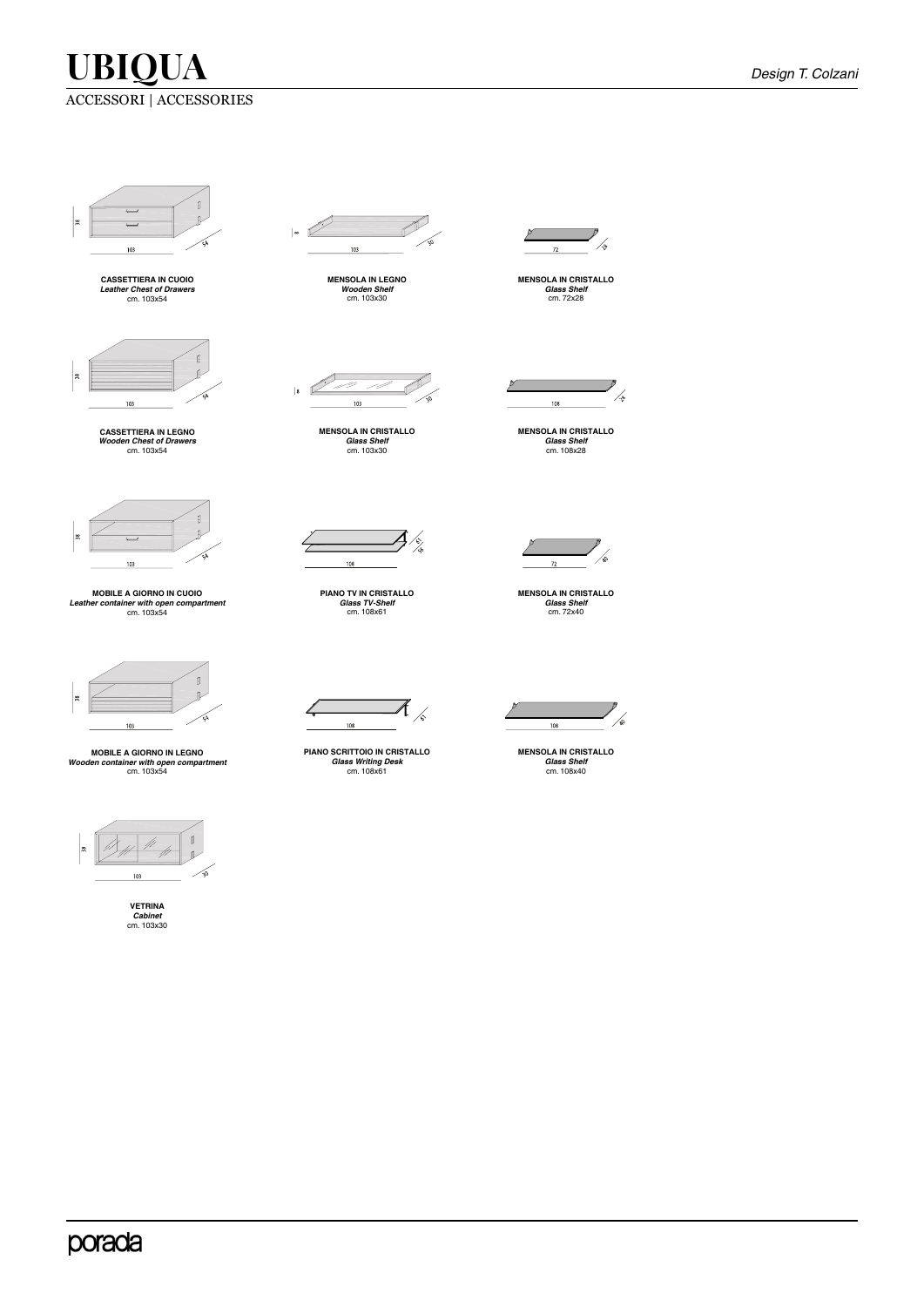### LIBRERIA MODULARE | MODULAR BOOKCASE



**PANNELLO PORTA TV IN LEGNO** *Wooden board for flat TV* cm. 103



**PORTA SUB-WOOFER** *Sub-woofer Holder*



**PANNELLO PORTA TV IN CRISTALLO** *Glass board for flat TV* cm. 72



**PANNELLO PORTA TV IN CRISTALLO** *Glass board for flat TV* cm. 130



**PANNELLO PORTA TV IN CRISTALLO** *Glass board for flat TV* cm. 170





**PORTA CAVI** *Channel for cables*

**PORTA CAVIPER AUTOPORTANTE** *Channel for cables for freestanding column*